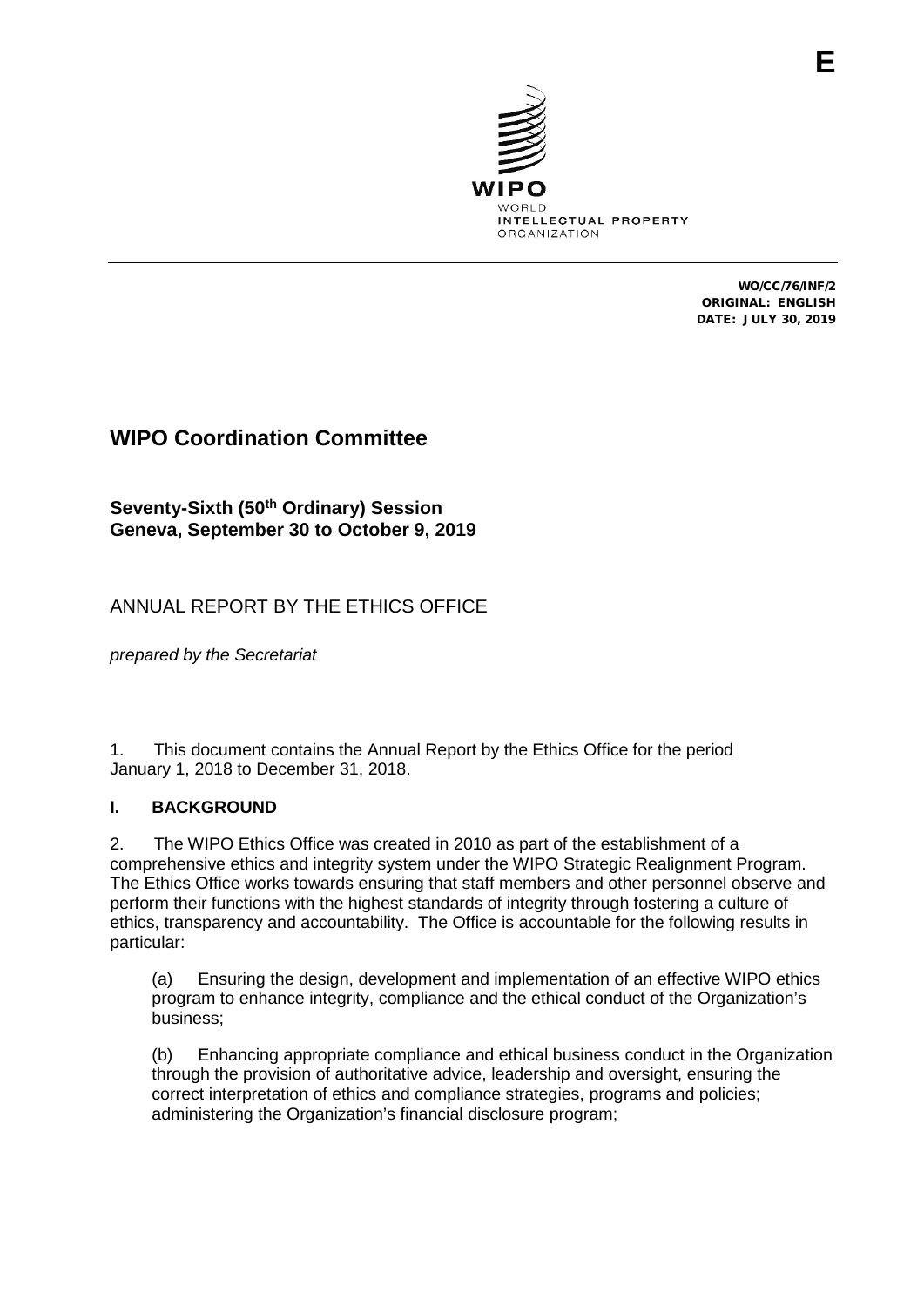(c) Assuring knowledge management and sharing as well as developing internal and external partnerships in order to promote ethics awareness, maintaining required skills and adapting current best practices in ethics and compliance for the Organization; and

(d) Ensuring accountability in the management of assigned WIPO resources (financial, human and material).

3. The Office, headed by the Chief Ethics Officer, is independent of other services at WIPO as required for the effective discharge of its functions.

- 4. The main activities of the Office are:
	- − awareness raising and training of staff;
	- − providing confidential advice to staff members;
	- standard-setting and policy development; and
	- implementation of policies assigned to the Ethics Office.

#### **II. AWARENESS RAISING AND TRAINING**

5. Awareness raising and training activities are, in general, tailored to the Organization's values and policies on ethical conduct, and are in line with good training practices and commonly recognized ethical principles. Specifically, the activities aim to:

- − enhance the culture of ethics;
- raise awareness across the Organization about principles, policies, tools and considerations relating to ethical behavior at WIPO;
- increase trust among colleagues and managers, and trust in the Organization;
- promote accountability in decision-making; and
- strengthen ethical leadership at all levels ("tone at the top" and "mood in the middle")<sup>[1](#page-1-0)</sup>.
- 6. The desired outcomes of awareness raising and training are to:
	- ensure a common understanding of the meaning of "ethics and integrity" in a professional setting, and of the importance of ethical conduct to the reputation of the Organization;
	- ensure that all staff remain aware of WIPO's core ethical principles and values, i.e., independence, loyalty, impartiality, integrity, accountability, and respect for Human Rights;
	- promote a consistent message on ethics and expected standards of conduct in WIPO; and
	- − improve understanding of mechanisms that are in place to support personnel.

7. Since the launch of the WIPO ethics and integrity program in 2012, there has been mandatory training for all staff at every level of the Organization. The training program is managed by the Ethics Office in close collaboration with the Human Resources Management Department.

8. All staff, including new recruits, has been trained since the launch of the WIPO ethics and integrity policy. It is mandatory for staff joining the Organization to participate in induction courses, which include a session on Ethics. A mandatory online training course on Ethics and

<span id="page-1-0"></span> <sup>1</sup> Middle management, who are typically in daily contact with the staff, play a critical role in reinforcing the "tone at the top" for establishing a culture of ethics in the Organization. The theories of business ethics refer to this as the "mood in the middle".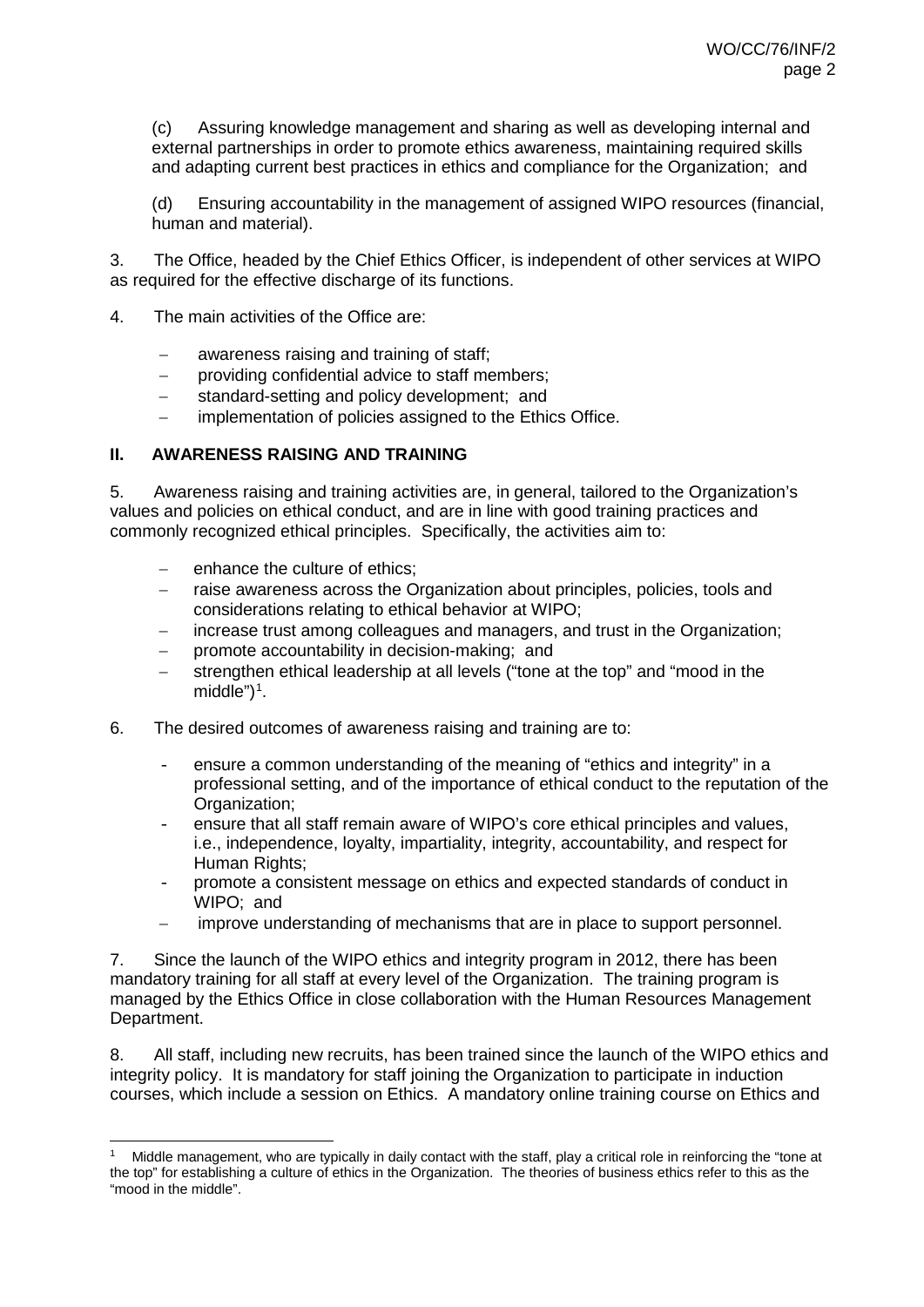Integrity is available to all staff since 2017. The online course also serves as a refresher course on ethics for all staff of the Organization.

- 9. In 2018, 500 staff members participated in ethics training and awareness activities:
	- 75 new staff members, at all levels, including managers, participated in introductory courses on ethics in three induction courses;
	- 30 staff members attended an ethics presentation by a quest speaker on Ethics in international organizations;
	- 300 staff members attended the Public Lecture organized by the Ethics Office, on Ethics and Technology, entitled Ethics, Technology, and the Future of Humanity, by Professor Peter Singer;
	- 25 staff participated in a dedicated briefing designed for one WIPO Sector;
	- 10 staff members from external offices participated in a themed discussion on ethics values and principles; and
	- 60 senior staff members participated in two dedicated briefings on Financial Disclosure and Declaration of Interests;

10. Building on the well received awareness raising approach, introduced in 2017, staff continued to be offered presentations combining a wide range of experiences in the ethics field, by invited speakers of high renown and/or with specialized technical skills, from differing cultural backgrounds, to trigger open discussions on codes of ethics and their practical use. The Organization was privileged to host in 2018, for its first public lecture, Professor Peter Singer (Australia), recipient of multiple prestigious distinctions and awards and considered to be among the world's most influential people, one of the most influential Australians of the last half-century, and/or a "Global Thought Leader", who is furthermore author, co-author, editor and/or co-editor of more than 40 publications. The Public Lecture received a great deal of attention outside WIPO circles. The magazine "UN Special" published a dedicated interview with Professor Peter Singer in its May 2018 issue (UN Special No 79).

11. A public of some 400 persons - members of the diplomatic community, United Nations (UN) and UN Specialized Agencies and other International Organizations, representatives of non-governmental organizations (NGOs) and the academic community as well as students- attended the event and engaged in discussions, following the lecture, alongside some 300 WIPO staff. The engagement and attendance by staff served the objective of reflection on ethical behavior in carrying out duties as WIPO staff.

12. Awareness raising and training activities also included information on WIPO's Policy to Protect Against Retaliation for Reporting Misconduct and for Cooperating with Duly Authorized Audits or Investigations (PaR), as well as general and specific information resources, including the information available on the Ethics Intranet site. WIPO's Ethics Office maintains a comprehensive and regularly updated Intranet site, which includes resources and information on the PaR policy, amongst others.

13. In line with best practice (private and public sector), special attention continued to be placed on "the mood in the middle". In that respect, three activities were dedicated to managers and senior staff.

14. Concerted efforts were made to ensure geographical balance. Guest speakers in 2018 included Nigerian and Australian nationality.

15. In 2018, ethics and integrity training and awareness raising also included a review of ethical principles and values that apply at WIPO, with focus on specific areas, examples and case studies, and on ethical decision-making models. Furthermore, the activities included an introduction to the Ethics Office, its activities and the services it provides to staff, such as its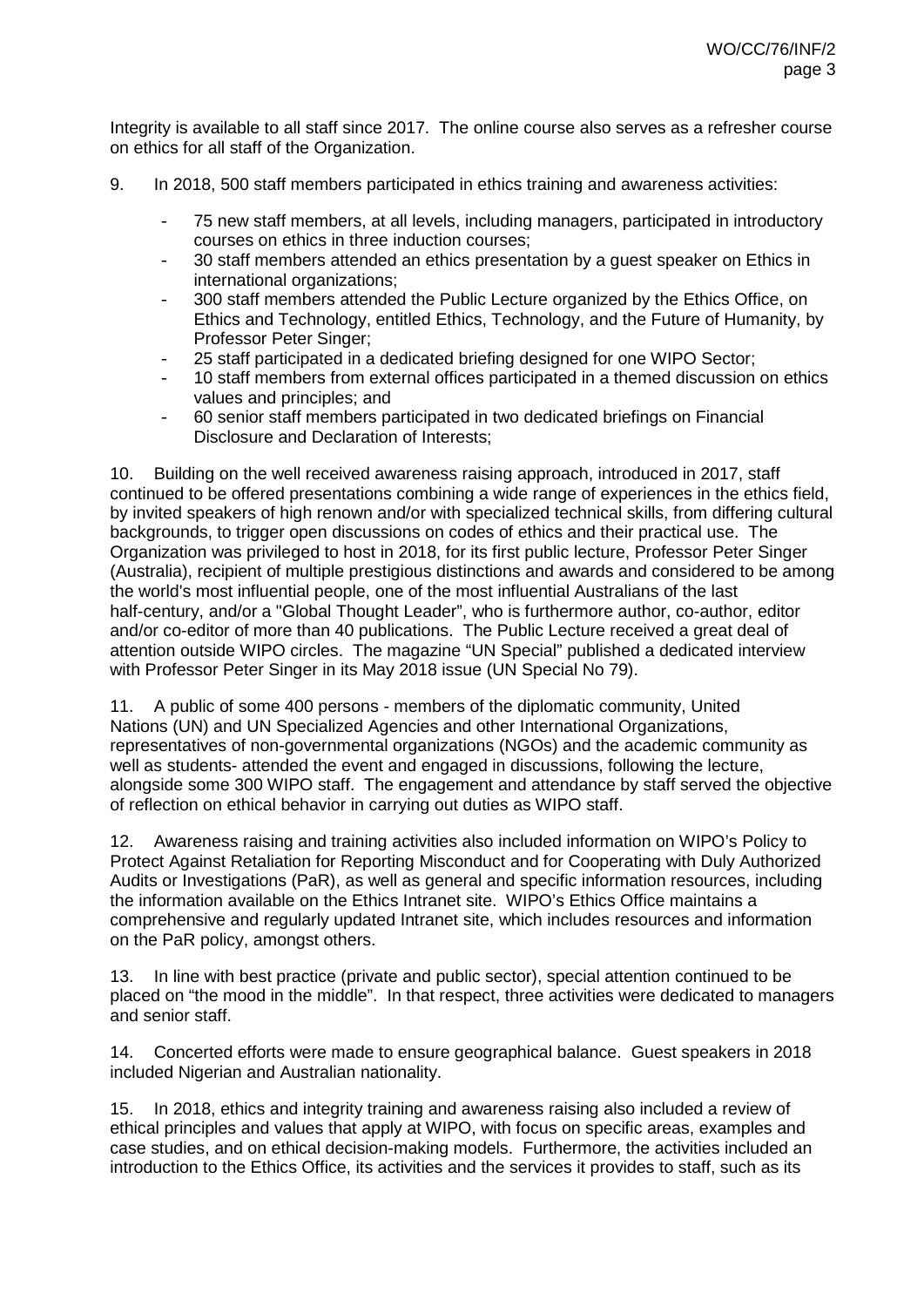24/7 helpline. In all activities, there were inter-active discussions about common obstacles to behaving ethically, and on ways to address these.

16. General ethics awareness events were held throughout the year, including through sector-specific outreach. Printed materials, providing information and contact details of the Ethics Office, were distributed at all events.

Overall, ethics and awareness events were well received.

#### **III. CONFIDENTIAL ADVICE TO STAFF MEMBERS**

- 17. In 2018, the Ethics Office received the following requests for advice:
	- three on outside activities;
	- − six on conflicts of interest;
	- five on employment-related matters;
	- five on protection against retaliation;
	- − seventy on declarations of interests/investments; and
	- − nine on other issues.
- 18. Advice was provided to the satisfaction of the staff members concerned.

#### **IV. STANDARD-SETTING AND POLICY DEVELOPMENT**

#### PROTECTION AGAINST RETALIATION

19. In furtherance of the principles and objectives of securing the highest standards of integrity amongst all members of the personnel of the Organization, and in support of the Organization's established core value "Environmental, social and governance responsibility", the 2017 *Policy to Protect Against Retaliation for Reporting Misconduct and for Cooperating with Duly Authorized Audits or Investigations* (PaR) constitutes the general framework for the protection of all personnel against retaliation for cooperation in an oversight activity, or for making a report, in good faith, of misconduct that, if established, would be manifestly harmful to the interests, operations or governance of the Organization.

POLICY ON FINANCIAL DISCLOSURE AND DECLARATION OF INTERESTS

20. The 2017 *Policy on Financial Disclosure and Declaration of Interests* (FDDI) applies to the disclosure of financial interests and to the compliance with the International Public Sector Accounting Standards (IPSAS) for senior staff and other designated categories of staff. The Policy aims to achieve an appropriate balance between the need for information and staff members' right to privacy, while taking into account the risk management framework, the internal controls system implemented by the Secretariat, and best practices on the issue. The first filing exercise, with review of submissions by an external reviewer, was undertaken in 2018.

#### **V. IMPLEMENTATION OF POLICIES ASSIGNED TO THE ETHICS OFFICE**

#### PROTECTION AGAINST RETALIATION

21. A PaR policy, in existence at WIPO since 2012 and updated in 2017, constitutes the general framework for the protection of all personnel against retaliation for participation in an oversight activity as defined in the policy or for reporting misconduct.

22. In accordance with the PaR policy, the Ethics Office receives complaints of retaliation and conducts preliminary reviews to determine whether a complainant has engaged in a protected activity. Based on its preliminary review of a complaint, the Ethics Office determines whether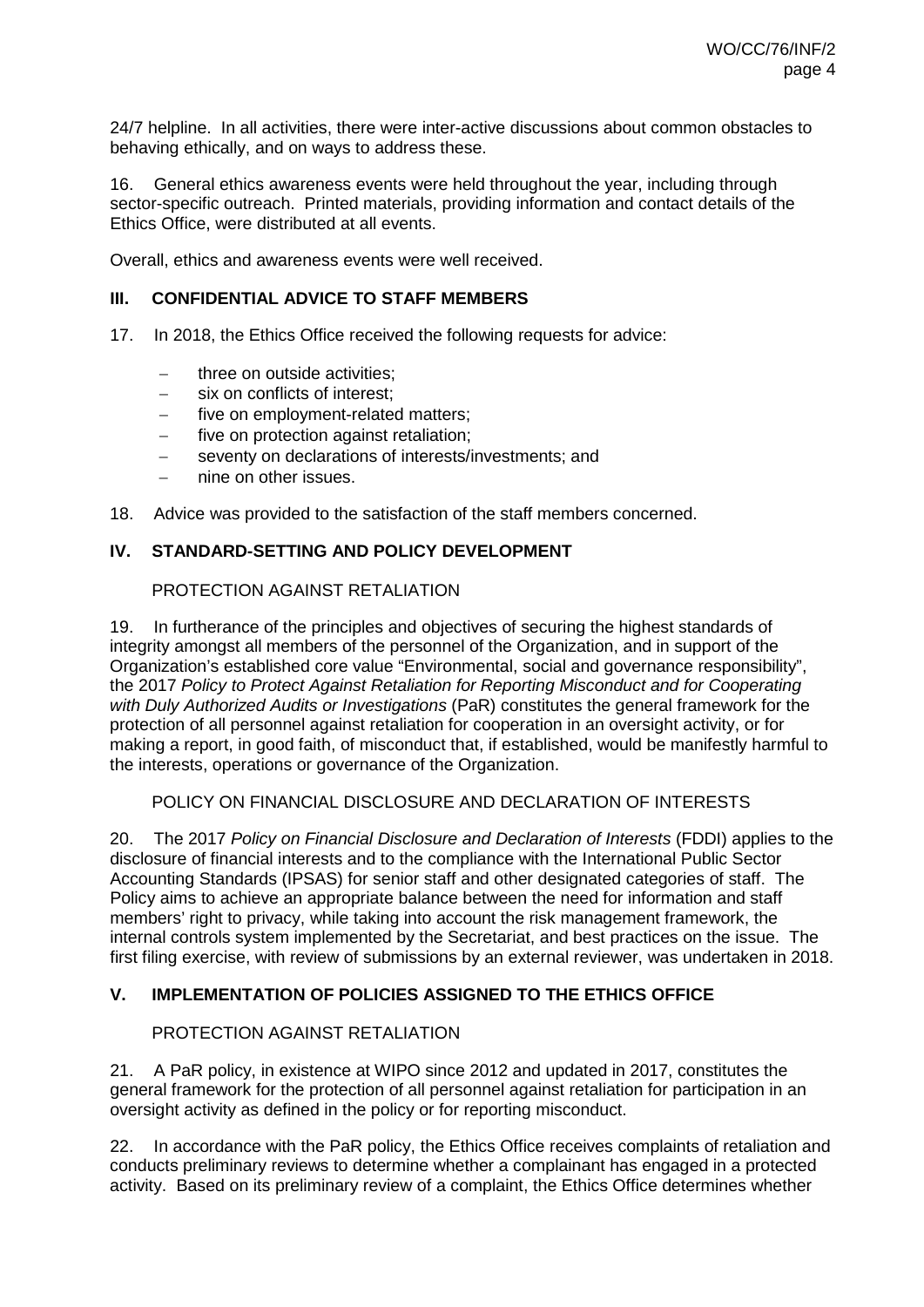*prima facie* there is a case of retaliation, and whether there is a need to recommend adequate protection of the staff member concerned.

23. In accordance with its mandate to provide services to other UN organizations, the Ethics Office of the United Nations Office for Project Services (UNOPS) serves as outside reviewer for requests for review in respect of determinations on preliminary reviews by WIPO's Ethics Office.

24. In 2018, the Ethics Office received five PaR related inquiries, concluded three preliminary reviews and initiated preliminary reviews in two cases where staff alleged retaliation and claimed protection against retaliation. The Ethics Office determined in two cases that these did not present *prima facie* cases of retaliation, either because the complainant had not engaged in an activity protected by the policy and/or because the protected activity had not been a contributing factor in causing the alleged retaliation.

25. In the three cases concluded, the complainants requested a review by the Ethics Office of UNOPS of the determinations reached by WIPO's Ethics Office upon its preliminary reviews.

### FINANCIAL DISCLOSURE AND DECLARATION OF INTERESTS

26. In 2018, WIPO staff members at the level of D1 and above, and a limited number of other designated categories of staff, submitted declarations over the reporting year 2017 under the FDDI. This policy has as objectives:

- to promote transparency and accountability;
- − to enhance internal and external public trust in the integrity of the Organization; and
- to assist the Organization to manage the risk of actual and perceived conflicts of interest through disclosure, mitigation and prevention.

27. The Ethics Office is tasked with the administration of the FDDI statements, which is handled by an external reviewer, whose role is determined by the FDDI. At the end of the process, the external reviewer provided a report to the Director General. The external reviewer's review and analysis of participant disclosure forms was based on the relevant Office Instructions, knowledge and experience attained from similar disclosure programs, consultation with WIPO's Ethics Office, and independent research as necessary to evaluate possible conflicts. Each disclosure form was subject to two levels of review by the external reviewer. The review methodology was designed by the external reviewer to highlight items that required special consideration, including but not limited to, a financial interest of a company on WIPO's Vendor List, and/or any relevant formal authorizations required for certain interests or activities. The review included research of publicly available information to obtain the investment strategy, as well as the fund breakdown of disclosed interests. Additionally, the external reviewer conducted follow up discussions with the participants as necessary to obtain supplemental information relevant to the review.

28. When factors existed in a disclosure form indicating perceived, potential, or actual conflicts of interest, the external reviewer discussed the situation with WIPO's Ethics Office for guidance and resolution. The ultimate conclusion on whether a perceived, potential or an actual conflict existed, and the appropriate resolution, remained with WIPO.

#### PROGRAM OVERVIEW

29. In 2018, statements of financial disclosure and declaration of interests were submitted online. The external reviewer launched a website for the 2018 Financial Disclosure and Declarations of Interests Program. One hundred and five staff participated in the filing cycle covering the year 2017. The program was open for approximately five weeks with a deadline of July 31, 2018.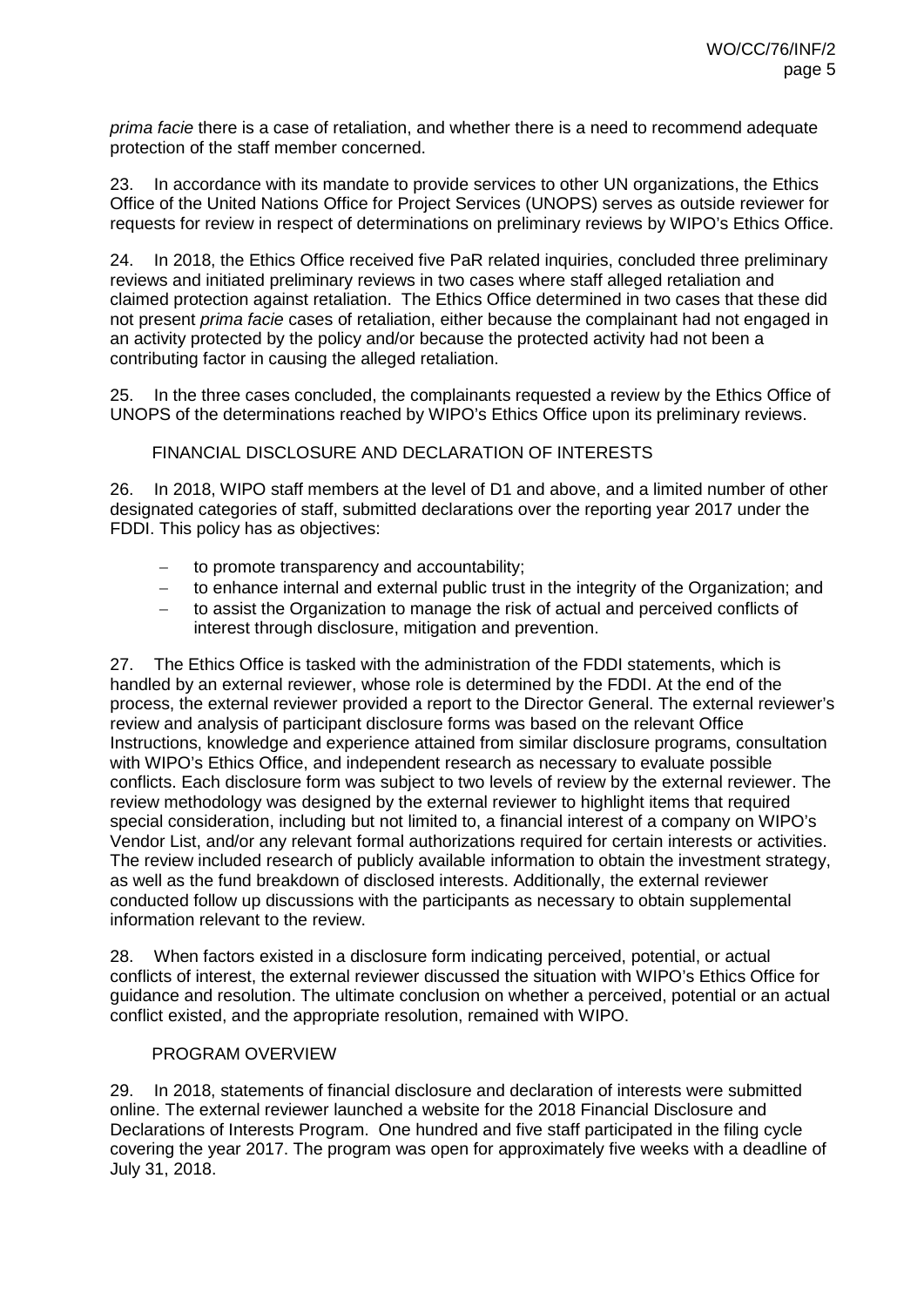30. A total of 94 out of 105 participants, 90 per cent, completed their FDDI forms by the deadline of July 31, 2018. The remaining 11 participants submitted their FDDI forms late, allowing for a 100 per cent filing rate for the 2017 filing cycle.

### ADDITIONAL VERIFICATION

31. Approximately 5 per cent (6 participants) of randomly selected FDDI forms were selected for the verification process, in addition to the regular review process. The staff members were asked to provide third-party documentation for all items that they had disclosed. These additional documents were requested in order to verify the accuracy and completeness of information disclosed by participants. All participants selected for the Verification Process were compliant, providing the necessary third-party documentation on items disclosed, resulting in no reportable observations.

32. The Ethics Office provided substantive and technical support and guidance to filers. To familiarize staff with the new system, the Ethics Office, in collaboration with the external reviewer, organized briefings and support sessions for staff required to file FDDI statements. The Ethics Office furthermore provided advice on conflict-of-interest management.

33. Participants also had the option to contact the external reviewer for assistance by email, through an "Ask A Question" function within the website and/or by telephone to the external reviewer's service desk. The majority of participant inquiries to the external reviewer related to technical issues such as to register/login to the FDDI website instead, misplacement of registration emails, or other registration/login issues. The external reviewer responded to all inquiries within two business days.

34. Based on the experience of the 2018 process, the external reviewer recommended that participants use their WIPO email addresses to access the system and for any correspondence. The external reviewer would maintain anonymity in their system through an automated anonymous Filer ID assigned by the system, and would refer to the participants anonymous Filer ID during discussions with WIPO's Ethics Office.

35. The Ethics Office took into consideration the experience gathered in 2018 for the design and launch of the 2019 process.

36. Compliance with IPSAS created additional disclosure requirements for staff members at the level of D2 and above. A 100 per cent rate of compliance by WIPO staff with IPSAS disclosure requirements in 2018 concerning related party transactions for the 2017 reporting period, was achieved.

## **VI. OTHER ACTIVITIES OF THE ETHICS OFFICE**

37. The Ethics Office, as all program units within the Organization, also prepares its contribution to the biennial and annual planning processes of WIPO. Risk management is also performed as part of the integrated results-based management framework.

38. Throughout 2018, the Ethics Office engaged with the WIPO Independent Advisory Oversight Committee (IAOC). Upon the election in December 2018 of Ms. Maria Vicien-Milburn (Chair), and Ms. Tatiana Vasileva (Vice-Chair), the Chief Ethics Officer again extended her fullest cooperation to the Chair and Vice-Chair, as well as to the IAOC.

39. Also in 2018, the Ethics Office cooperated with system-wide surveys and initiatives. In particular, the Ethics Office was the designated WIPO focal point for the UN Joint Inspection Unit's (JIU) reviews of "whistle-blower policies and practices in United Nations system organizations".